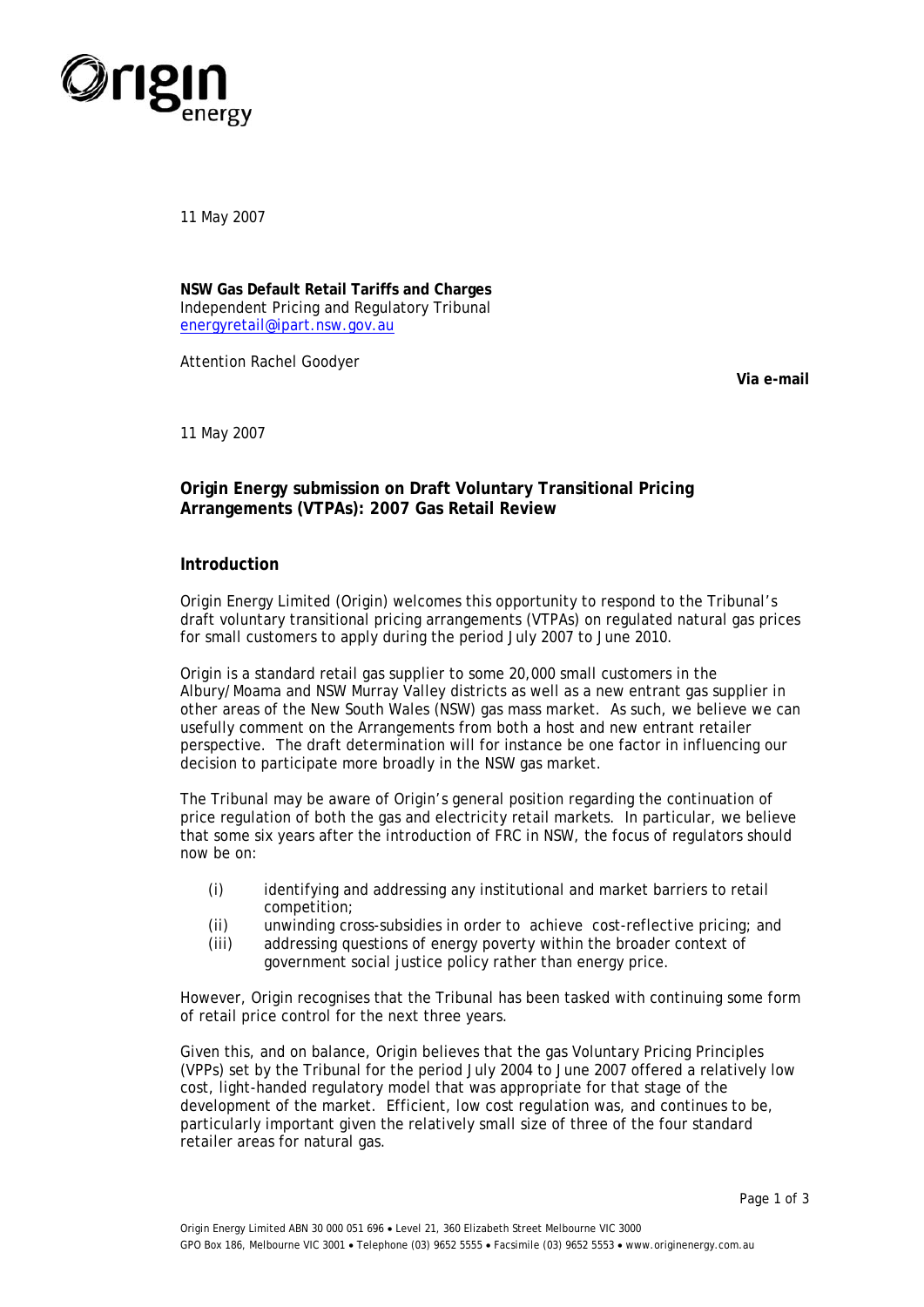

The changes foreshadowed in the current draft VTPAs are a further step towards preparing consumers and retailers for the complete deregulation of gas prices in accordance with the national reform agenda and are therefore supported by Origin. In particular, we support:

• The removal of the rebalancing side-constraint. This will provide flexibility to Origin (and other retailers) to move quickly to cost-reflective pricing structures and to respond more effectively to changes in cost structures over the period.

The removal of the side-constraints, for instance, will provide more scope for Origin to introduce peak and off-peak period prices to better align retail prices with network costs (either in 2007/08 or 2008/09) (s.3).

The ability to vary default tariffs in response to "special circumstances". We are particularly pleased that the Tribunal has allowed some flexibility in the timing of this (subject to mutual agreement between Origin and the Tribunal) given, for instance, the timing of the relevant network pricing determinations  $(s.\overline{3})$ .<sup>[1](#page-1-0)</sup>

A similar comment applies to the ability to vary the notification period for miscellaneous charges (s.4).

• The modification of the CPI index formula (s.5).

While we support the general approach of the Tribunal in the VTPA, there are two matters that Origin would like to make further comment on as discussed below.

## **Notification Period**

Origin supports the principle of publishing default tariffs and miscellaneous charges on the retailer web-site. However, we request that the Tribunal amend the requirement in 3.4 and 4.3 to publish these prices within five days of the Tribunal's approval to five business days. This will allow for the impact of weekends and public holidays.

## **Miscellaneous Charges**

Origin notes the concerns expressed at the Roundtable with respect to the variation in miscellaneous charges between the various gas standard retail suppliers and between gas and electricity.

However, we believe that as long as the charges are reasonable, it is preferable for the Tribunal to continue with the current approach that requires Tribunal intervention only in the event of proposed new charges or increases in charges beyond CPI. This provides sufficient customer protection while minimising the regulatory cost burden to all parties.

In particular, Origin highlights that the small customer base of three of the four gas standard retailers means any changes imposed externally on the retailers will be at a very high cost on a per customer basis. Under these circumstances, we believe that it is more appropriate and effective for customers facing particular difficulties (such as late

<span id="page-1-0"></span><sup>1</sup> <sup>1</sup> For example, the Essential Services Commission of Victoria is making a new determination for Albury network prices which is unlikely to be completed until late this year but which will come into effect on 1 January 2008. The four month notification period would not allow Origin to passthrough those changes in a timely manner.